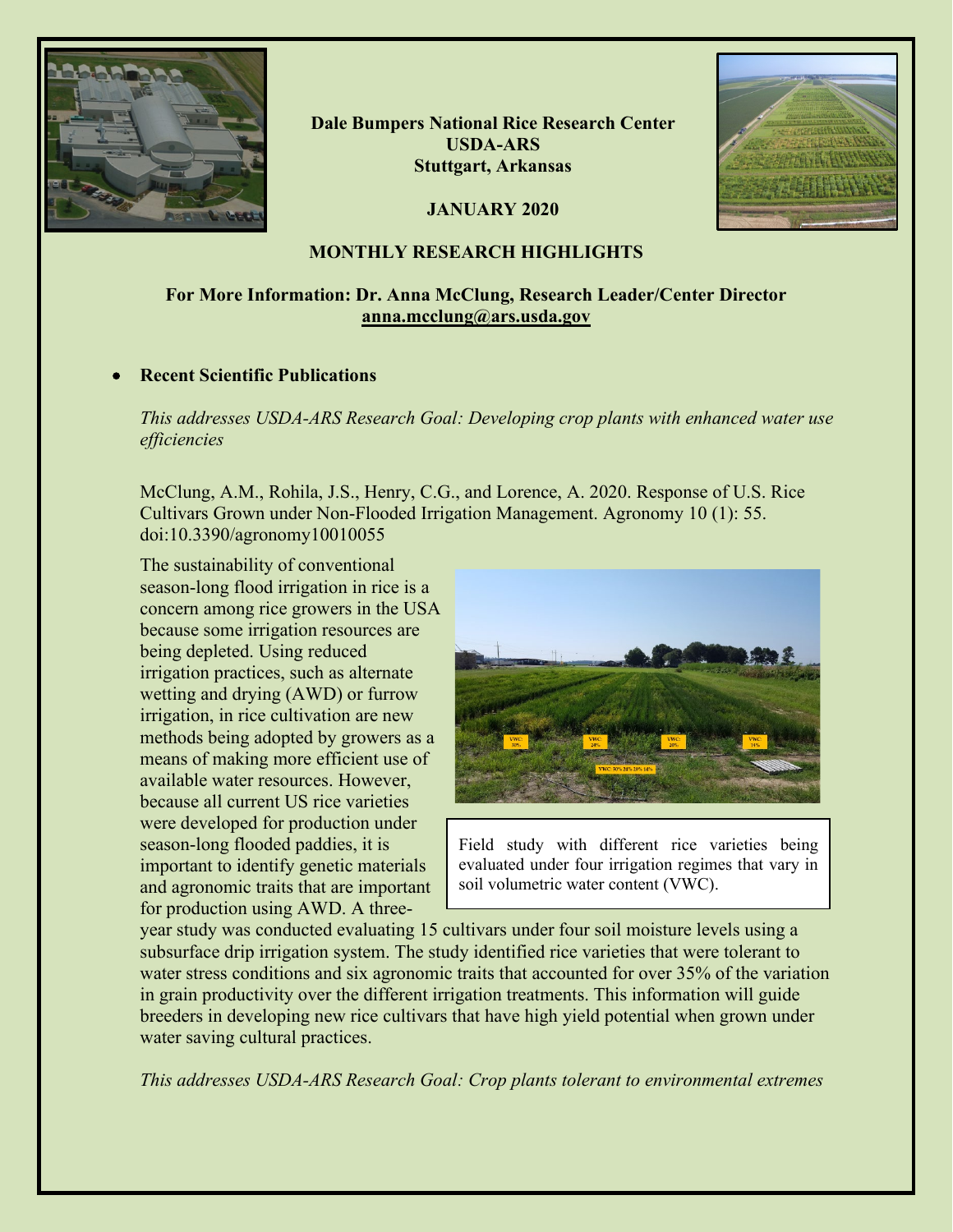Rohila, J.S., Edwards, J.D., Tran, G.D., Jackson, A.K., and McClung, A.M. 2019. Identification of superior alleles for seedling stage salt tolerance in the USDA rice mini-core collection. Plants, 8(11), 472; [https://doi.org/10.3390/plants8110472.](https://doi.org/10.3390/plants8110472)

In some rice production systems, exposure to saline conditions can occur due to salt water intrusion in irrigation resources. Most rice varieties are very sensitive to saline conditions at the seedling stage. Identifying genetic resources possessing novel genes/alleles for seedling stage salt tolerance is needed to develop new varieties that can withstand these unfavorable production conditions. In this study, a panel of 162 rice accessions from around the world were screened for tolerance of salt stress using a hydroponic system. We identified nine genomic regions associated with salt tolerance that were mapped to five different chromosomes. Of these, none were in the region known to possess the "Saltol" gene, suggesting new probable genes and mechanisms responsible for salt tolerance. Several rice accessions performed better than varieties developed in a salt tolerance rice breeding program in Vietnam, indicating that there is the opportunity to



Dendogram showing clustering of 162 global rice cultivars according to tolerance to salt stress at the seedling stage.

pyramid diverse alleles to make further genetic gains in salt tolerance. Ten highly salttolerant accessions, six novel loci, and 16 candidate genes in their vicinity were identified that may be useful in breeding for salt stress tolerance. This information will be useful for improving salt tolerance in modern US rice varieties that will mitigate salt affected soils and increase profitability for rice production in the USA.

## • **Technology Transfer**

#### **Interactions with the Research Community**

January  $11<sup>th</sup> - 15<sup>th</sup>$ , three DBNRRC scientists attended the 28th Plant and Animal Genome Conference (PAG) in San Diego, CA which brought together 2951 researchers representing 62 countries. Four oral DBNRRC presentations were made including: "Ricebase: A Breedbase Implementation for Rice with Tools for Gene Discovery and Marker Development" by Dr.

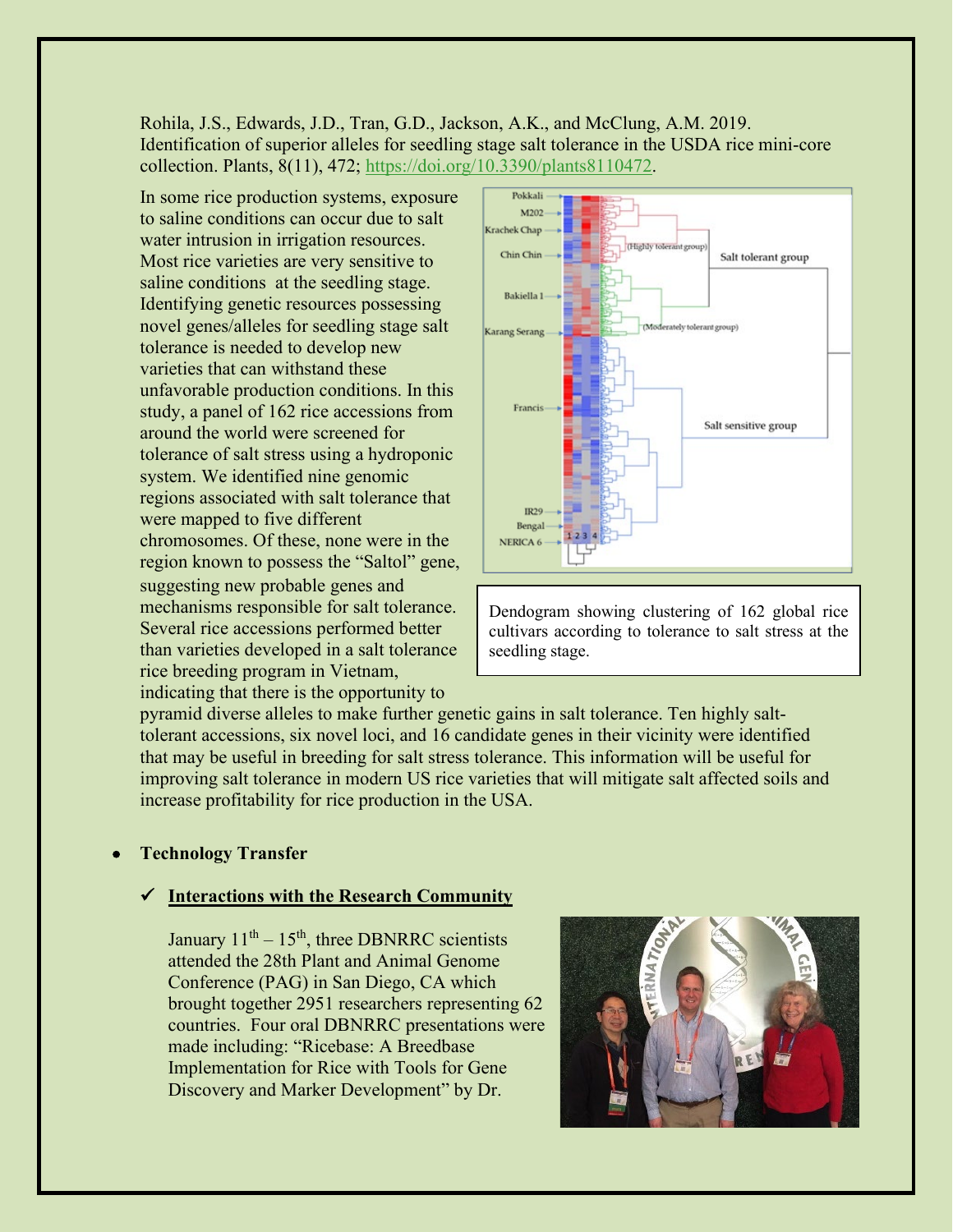Jeremy Edwards, "SNP Markers for Panicle Architecture and Grain Traits Developed from GWA-QTL and Available for Japonica Rice Improvement" by Dr. Georgia Eizenga, and "Co-Evolutionary Mechanisms of the *Oryza sativa* and *Magnaporthe oryzae* Pathosystem" and "Identification of Critical Amino Acid Residues in Ptr mediated Plant Innate Immunity" by Dr. Yulin Jia. Poster presentations included "Overexpression of the Candidate Pi-ta2 Gene in Rice (Oryza sativa L. japonica cv. Katy) for Resistance Against Blast Fungus (*Magnaporthe oryzae*)" by collaborator Dr. Muthusamy Manoharan (Univ. of Arkansas-Pine Bluff, an 1890 Land Grant institution) and Dr. Jia, and "Rice Seedling Cold Stress QTL Revealed By Genome-Wide Association Mapping and Biparental Mapping" by Dr. Eizenga and collaborator Dr. Michael Schläppi (Marquette University). In addition, Dr. Jia co-organized the "Rice Functional Genomics" workshop and Dr. Edwards organized the "Allele Mining" workshop.

On January 22<sup>nd</sup>, Drs. Anna McClung and Ming-Hsuan Chen attended the annual breeders' meeting held at Texas A&M AgriLife Research Center in Beaumont, TX. Dr. McClung presented the molecular marker data for the Uniform Regional Rice Nursery for predicting grain quality traits and blast resistance genes and Dr. Chen presented the comparison of two imaging systems for determining milled rice chalkiness and grain shape traits.

On January 24<sup>th</sup> Dr. Ming-Hsuan Chen provided advice to a graduate student at Texas A&M University on protocol modification for using the WinSeedle imaging system for determining milled rice chalkiness in a study.

On January 29<sup>th</sup>, Dr. Ming-Hsuan Chen provided the protocol for the WinSeedle imaging system, which was established by the DBNRRC for determining chalkiness in milled rice, to the Missouri breeding program.

### **Rice Germplasm Distributed**

During the month of January, 17 rice accessions from the Genetics Stocks *Oryza* (GSOR) collection were distributed to researchers in the United States and Belgium. At the request of a state foundation seed program, 140 lbs of headrow seed was provided of the USDA-ARS developed variety "Sierra".

#### • **Stakeholder Interactions**

On January 15<sup>th</sup>, Dr. Anna McClung provided seed of eight global rice varieties for growing at the Montreal Botanical Garden in Quebec.

Dr. Jeremy Edwards on January  $27<sup>th</sup>$  provided information to a private seed company regarding using genetic markers to fingerprint new rice varieties.

#### • **Education and Outreach**